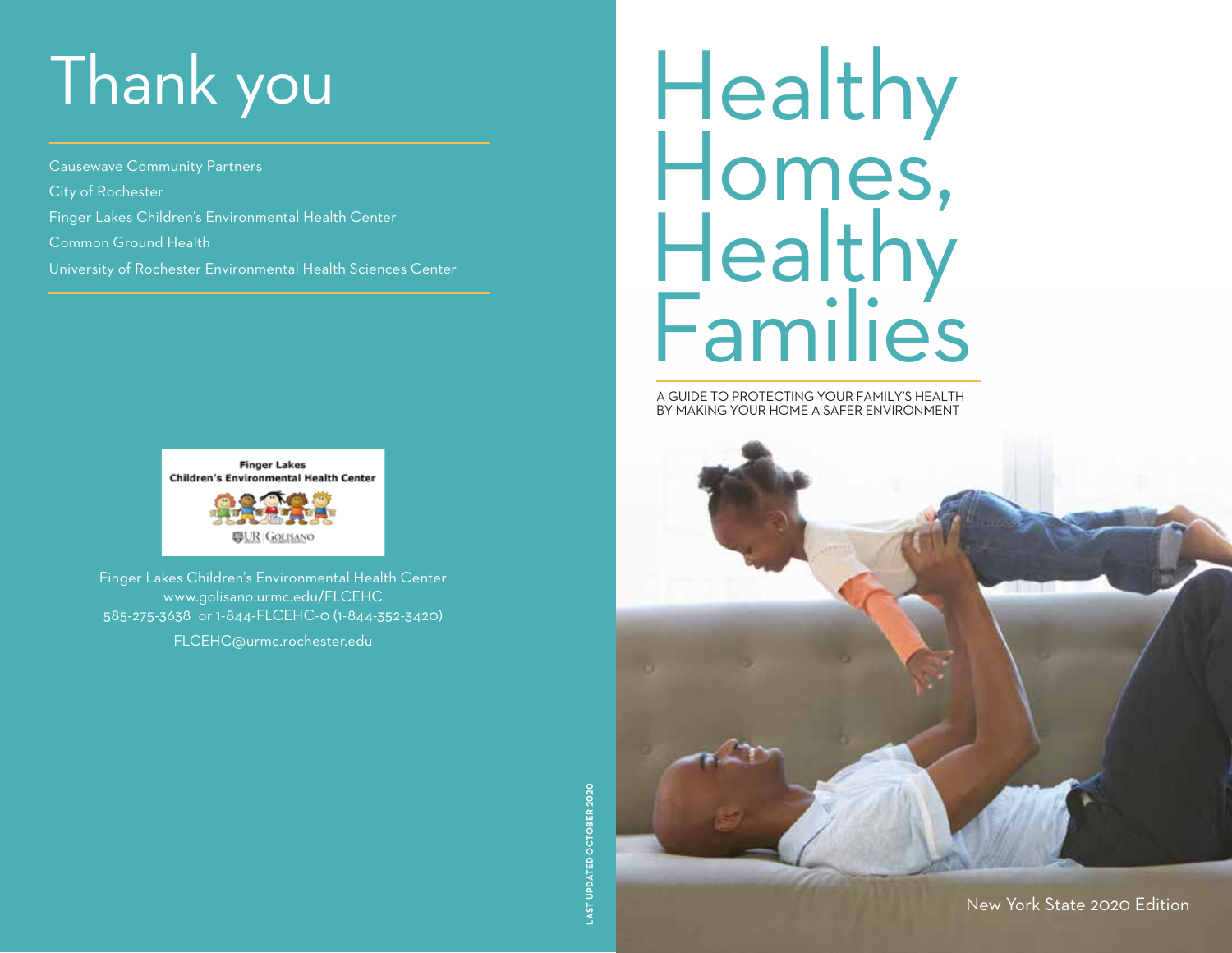#### THIS BOOKLET INCLUDES PRACTICAL TIPS FOR REDUCING ENVIRONMENTAL HAZARDS IN YOUR HOME AND STATEWIDE RESOURCES FOR MORE INFORMATION.

#### **CONTENTS**

- **4** Healthy Homes, Healthy Families
- **7** Asthma Triggers in the Home
- **12** General Home Hazards
- **17** Household Chemicals, Pesticides and Poisons
- **20** Indoor Air Quality
- **22** Lead Hazards
- **26** Financial and Legal Resources
- **27** National and State Healthy Homes Resources

#### **ACKNOWLEDGMENTS**

*This publication was brought to you by the Finger Lakes Children's Environmental Health Center, the Coalition to Prevent Lead Poisoning, the University of Rochester Environmental Health Sciences Center and the Rochester Healthy Homes Partnership.*

Many agencies throughout New York State offer services and information related to improving home environmental health. The authors thank the following for their contributions: Coalition to Prevent Lead Poisoning, Common Ground Health, Finger Lakes Occupational Health Services, Finger Lakes Children's Environmental Health Center, Monroe County Department of Public Health, Rochester ENergy Efficiency and Weatherization (RENEW) Climate Fund, and the University of Rochester Environmental Health Sciences Center.

Development and printing resources for this publication were provided by the New York State Department of Health (Finger Lakes Children's Environmental Health Center), City of Rochester and Causewave Community Partners. Review of this publication was supported by the Finger Lakes Chilren's Environmental Health Center and by grant #ES01247 from the National Institute of Environmental Health Sciences.

The September 2020 revision of the Healthy Homes Guide was edited and printed by the Finger Lakes Children's Environmental Health Center with funding from the New York State Children's Environmental Health Center of Excellence. Grants Gateway ID: DOH01-CEHCE1-2017.

Americans spend 90 iercent of their time indoors. —EPA, 2011

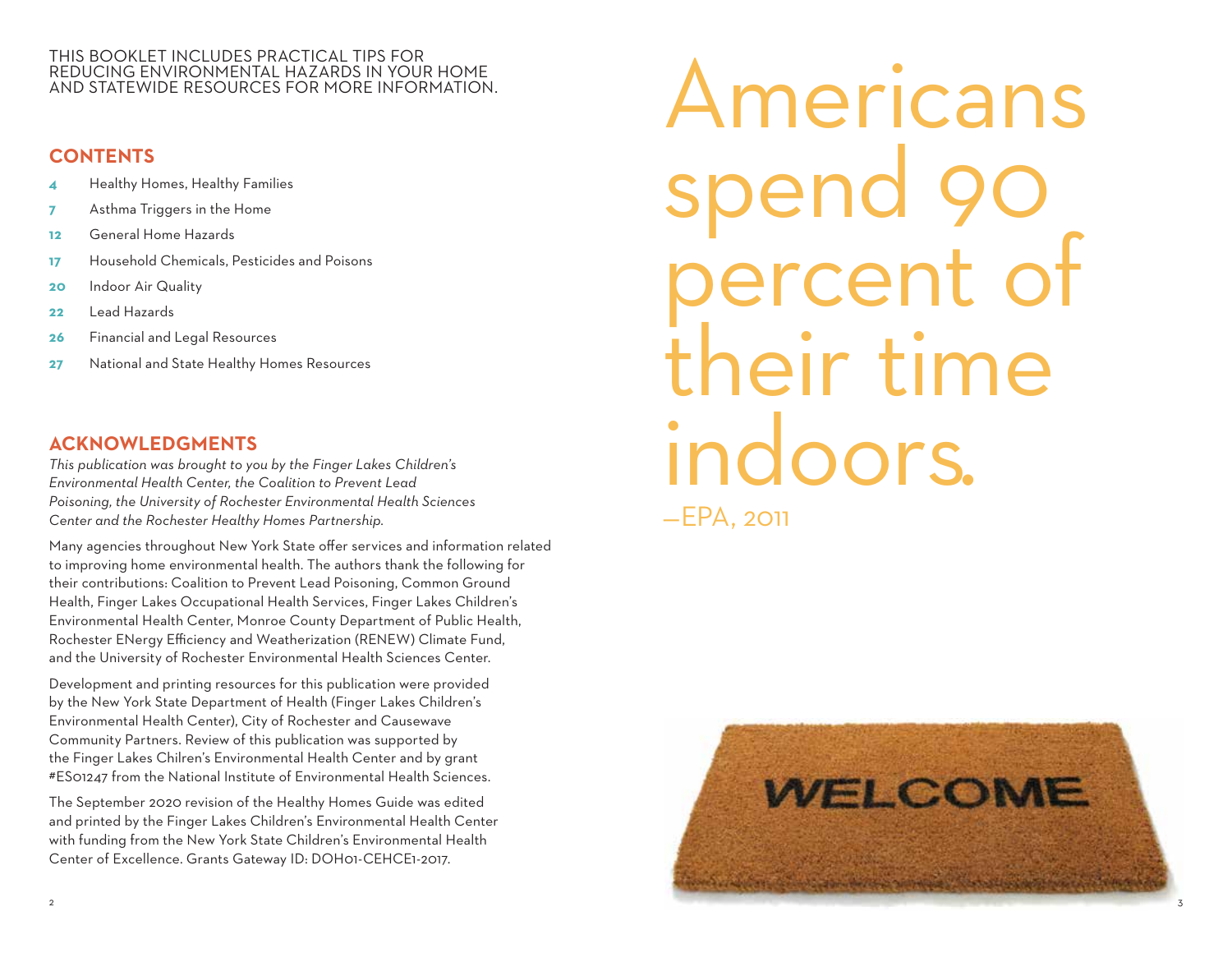### Healthy Homes, Healthy Families

#### **WHAT IS AN ENVIRONMENTAL HEALTH HAZARD?**

Environmental health hazards include physical hazards or toxins that may enter our bodies through air, food or water. Some environmental health hazards can make you sick right away; others show no signs for many years, so it is important to understand and avoid them now.

#### **WHO IS MOST AT RISK?**

Environmental hazards usually have the biggest impact on children because it affects their developing bodies while in the womb and after birth, not to mention that their hand-to-mouth behavior, size, and activities such as crawling subject them to additional hazards. Early life exposure to environmental contaminants can lead to many health problems later in life, including neurological problems, obesity, heart disease and cancer.

Environmental hazards can also be passed from a mother's body to her unborn baby or to the baby through breast milk. This means women who are pregnant or breastfeeding should also avoid exposure to environmental hazards.

#### **WHY FOCUS ON HOMES?**

Americans, especially children, spend most of their time indoors. Environmental health hazards in homes can have major effects on families' health, like asthma, lead poisoning or even cancer.

#### **WHAT CAN I DO?**

This booklet describes some common home environmental health hazards and suggests simple ways to reduce these hazards in your home. Resources for more information are found throughout the booklet. Refer to page 27 for national and state resources.

#### **PARTNERS IN HOME HEALTH**

Improving home environmental health requires a combination of physical and behavioral changes. Collaboration among residents, property owners and local organizations to address home hazards are essential for protecting the health of children and families. Throughout this guide, we offer tips for residents and property owners, as well as resources for addressing larger problems.

#### FOLLOW THE NATIONAL CENTER FOR HEALTHY HOUSING'S SEVEN STEPS FOR CREATING A HEALTHIER HOME. KEEP IT:

#### **DRY 1**

• Use vent fans or open a window while showering and cooking.

• Find and fix water leaks right away.

#### **CLEAN 2**

Practice the healthy housekeeping tips mentioned throughout this guide.

#### **PEST-FREE 3**

Discourage pests from entering your home by taking away their food, water and shelter (see page 9).

#### **SAFE 4**

- Reduce clutter and clean up spills to reduce falling hazards.
- Set water temperature at 120°F or lower to prevent scalding.
- Cover outlets to prevent electric shock, and lock chemicals away to prevent unintentional poisonings.
- Keep the poison control center number in your cell phone and posted near land lines (1-800-222- 1222).

#### **CONTAMINANT-FREE 5**

- Use safer chemical alternatives whenever possible.
- Follow instructions carefully whenever you are handling a chemical.
- Refer to sections of this booklet for reducing exposure to chemical hazards.
- Avoid using pesticides to get rid of pests (see page 9).

#### **VENTILATED 6**

Tightly sealed homes can trap environmental hazards. Especially in newer homes, make sure your ventilation system allows fresh air to enter the house.

#### **MAINTAINED 7**

Have appliances (furnace, water heater, fireplace) inspected annually by a professional. Fix hazards such as broken handrails, electrical hazards and peeling paint right away.

**For more information on these "steps for creating a healthier home," visit the National Center for Healthy Housing's Resources page: https://nchh.org/build-the-movement/healthyhousing-challenge/make-your-home-healthy/**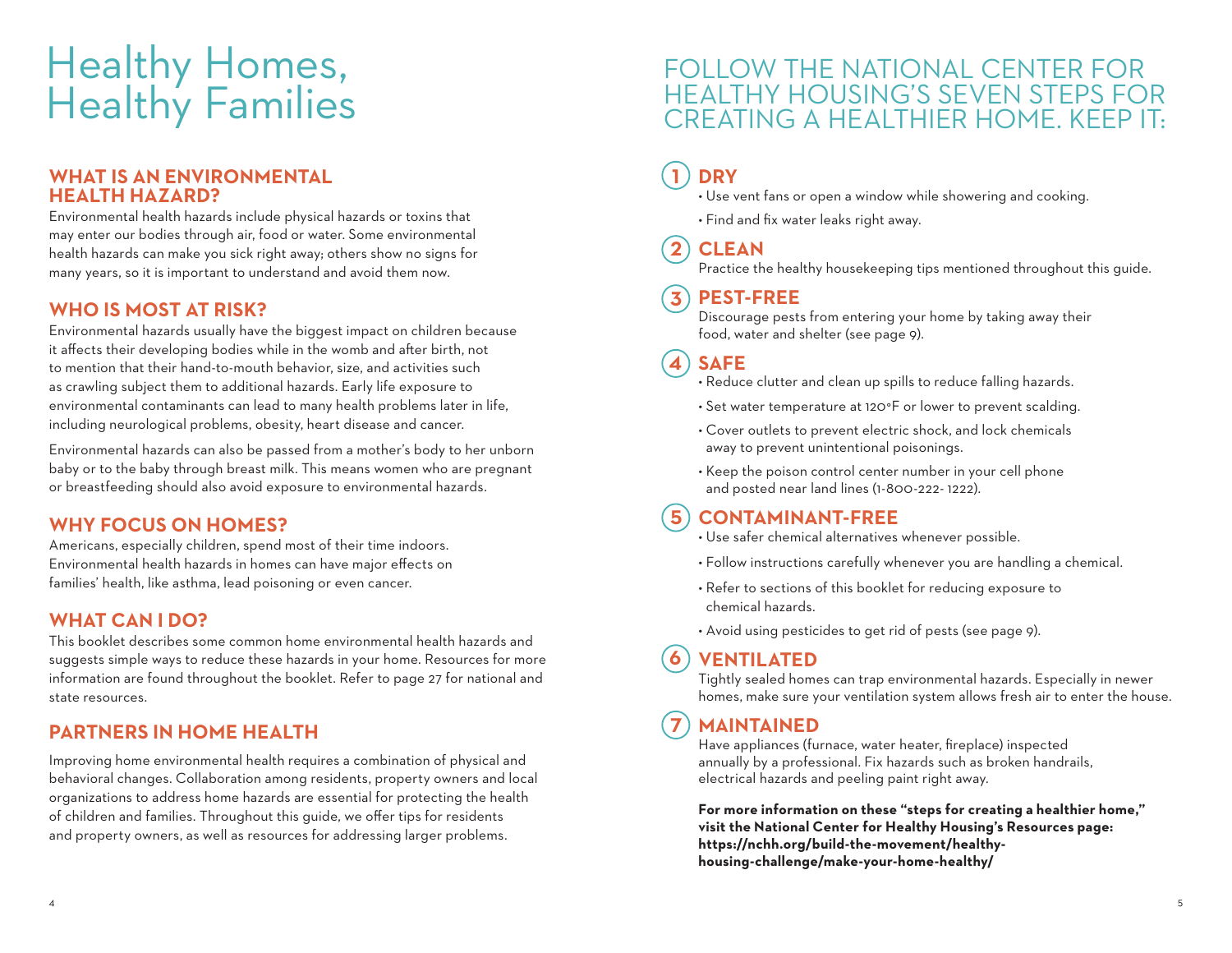## Asthma accounts Asthma Triggers<br>for more than 14 million missed school days very year. —American Lung Association



Asthma is chronic, meaning it cannot be cured. When you have asthma, the air passages in your lungs are very sensitive and can easily become inflamed and swollen. Different irritants, or "triggers," cause asthma attacks in different people.

During an asthma attack the bronchial tubes (airways) become inflamed and irritated, fill with mucus and the muscles constrict. Symptoms of an asthma attack include coughing, wheezing, chest tightness and difficulty breathing. Untreated asthma can lead to hospitalization or death.

#### **THERE ARE MANY POSSIBLE ASTHMA TRIGGERS IN THE HOME, INCLUDING:**

- Tobacco smoke
- Dust mites
- Mold
- Pets
- Pests
- Strong fragrances

#### **WHAT YOU CAN DO IF YOU HAVE ASTHMA:**

- Go to the doctor for asthma follow-up visits at least every six months.
- Make sure your bedroom is asthma safe:
- Lightly spray area with water before dusting or sweeping to keep dust out of the air.
- Reduce clutter (this collects dust and attracts pests).
- Don't let pets in the bedroom.
- Use allergen dust covers on pillows and mattresses.
- Wash and dry bedding on the hottest settings and vacuum carpets with a HEPA filter vacuum weekly.
- Keep humidity in your home between 35% and 55%. Dust mites thrive in humid environments.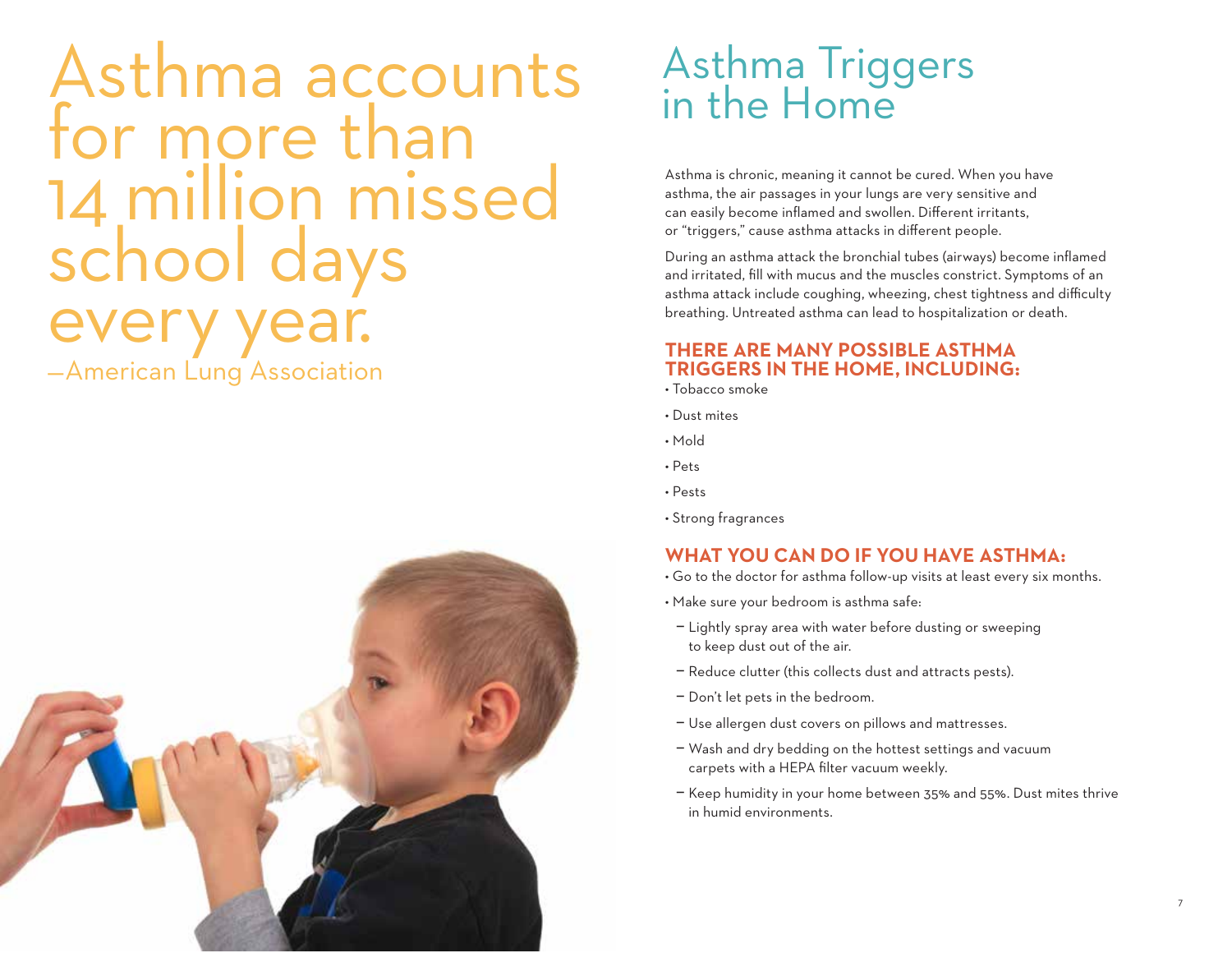### How to Reduce Triggers

#### **TOBACCO SMOKE**

- Quit smoking and encourage others to quit.
- Keep tobacco smoke out of your home and car.
- Ask smokers to smoke outside with a jacket that can be left outside (clothes trap and carry smoke inside with you).

#### **DUST MITES**

- Reduce the amount of fabrics, pillows, carpeting and stuffed animals in the bedroom.
- Use allergen dust covers on pillows and mattresses.
- Wash bedding and washable stuffed animals weekly in very hot water (at least 130°F). IMPORTANT SAFETY NOTE: water that is hotter than 120°F can cause injury. If your water heater is set hotter than 120°F for any reason, install scald guards where needed in kitchens and bathrooms to prevent burns.

#### **HOUSEHOLD CHEMICALS**

- Store safely, separate from food and away from children. Store in the original container.
- Never mix chemicals.
- Read and follow directions carefully.
- Use in a well-ventilated room with good airflow.
- Avoid using air fresheners.
- Choose non-toxic cleaning products without fragrances.
- Use safer alternatives to chemicals for cleaning, such as borax, vinegar and baking soda.

#### **MOLD AND MOISTURE**

- Find and safely clean small amounts of mold with warm, soapy water. Allow the area to dry completely.
- Throw out water-damaged or musty/moldy materials.
- Find and fix water leaks right away.
- Use a fan that ventilates to the outside or open a window when cooking or showering to reduce moisture.

#### **PETS**

- Keep pets out of bedrooms.
- Wash hands after touching pets.

#### **PESTS**

#### (RODENTS, COCKROACHES, ETC.)

Safely address the pest problem using integrated pest management (IPM, see page 18):

- Avoid using dangerous chemicals.
- Remove sources of food, water and shelter.
- Store food in sealed containers.
- Clean up crumbs and spills right away.
- Fix water leaks and insulate cold water pipes.
- Clean up clutter and take the garbage out often.
- Seal cracks and holes using steel wool, copper mesh, and/or caulk to keep pests out. Only leave pet food out while pets are eating.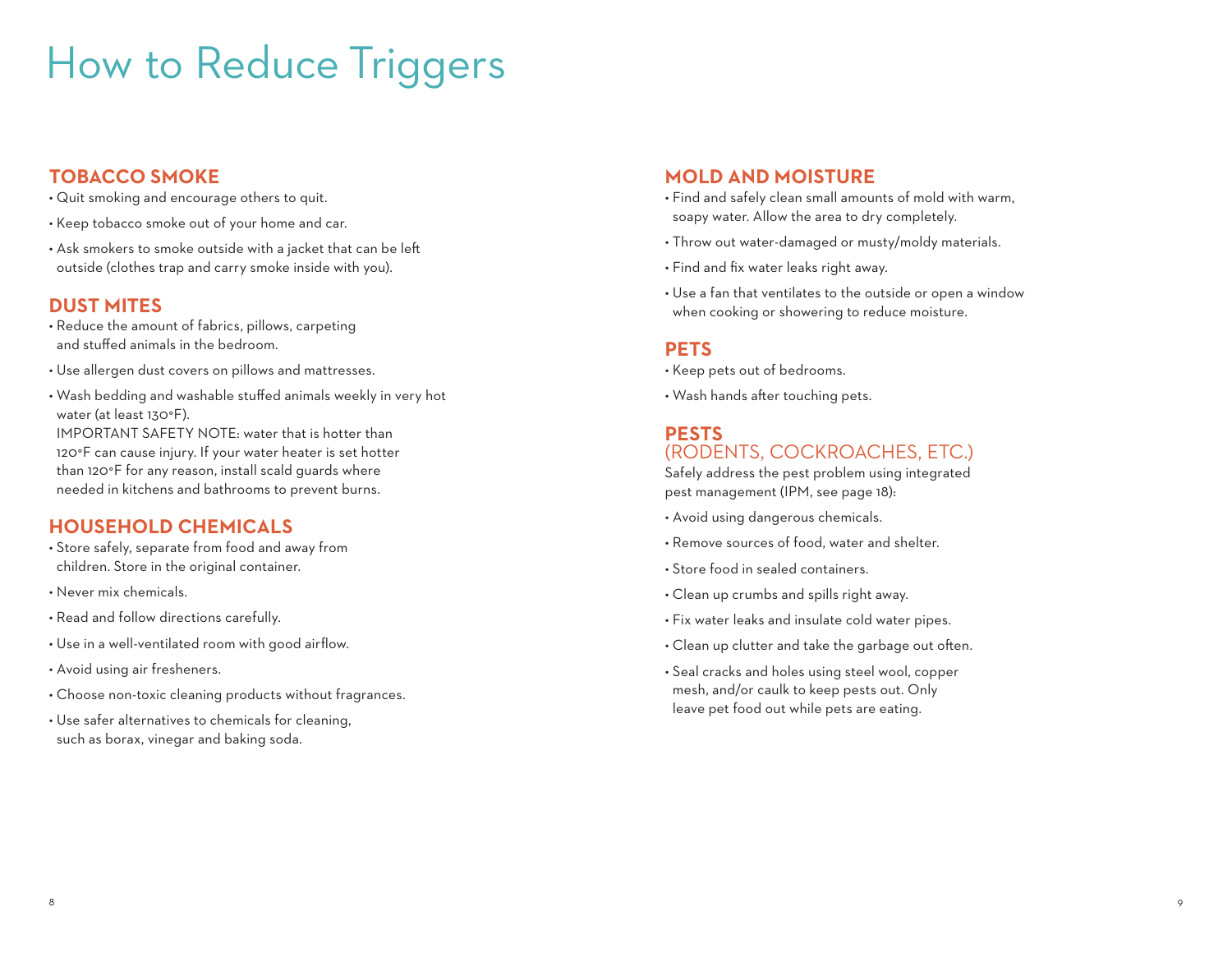### Asthma Resources

**Asthma Basics** is a free 50-minute online course that helps people learn about asthma. This course is for anyone with asthma, parents, caregivers, friends and family. It is ideal for school/childcare provider staff and the community at all levels. Participants learn about asthma, how to identify and manage asthma symptoms, how to understand the value of an Asthma Action Plan and how to respond to a breathing emergency. To learn more, visit www.lung.org/asthmabasics.

American Lung Association of the Northeast 1 -800-LUNGUSA (1-800-586-4872) www.lung.org/associations/charters/northeast/

**Lungtropolis®** is a free, fun-filled website for kids ages 5 to 10 with asthma and a great source of advice for parents. When kids visit Lungtropolis, they become asthma control agents and conquer the mucus mob. While playing they learn how to control their asthma.

The website guides parents through steps to help recognize and manage their child's asthma symptoms. Interactive quizzes and questions make it easy to learn how to keep their child healthy and active. To learn more, visit www.lungtropolis.com.

**Local Health Departments** — Contact your local health department with questions about possible causes of poor indoor air quality such as furnace combustion, radon, carbon monoxide and mold. www.health.ny.gov/contact/contact\_information/

**New York State Department of Health** offers information about asthma and how to control it. www.health.ny.gov/diseases/asthma/

#### **New York State Integrated Pest Management (IPM) Program**

of Cornell University provides information on Integrated Pest Management. See "Household Chemicals" (page 18).

**New York State Smoker's Quitline** has trained specialists to support you and your quit plans. Provides a FREE starter kit for eligible NYS smokers, information about local quit programs and free help from Quit Coaches. 1-866-NY-QUITS (1-866-697-8487) www.nysmokefree.com

**University of Rochester Environmental Health Sciences Center** offers a virtual tour of a healthy home with information about how to reduce environmental health hazards in your own home. www.ehsc.urmc.edu/healthyhomes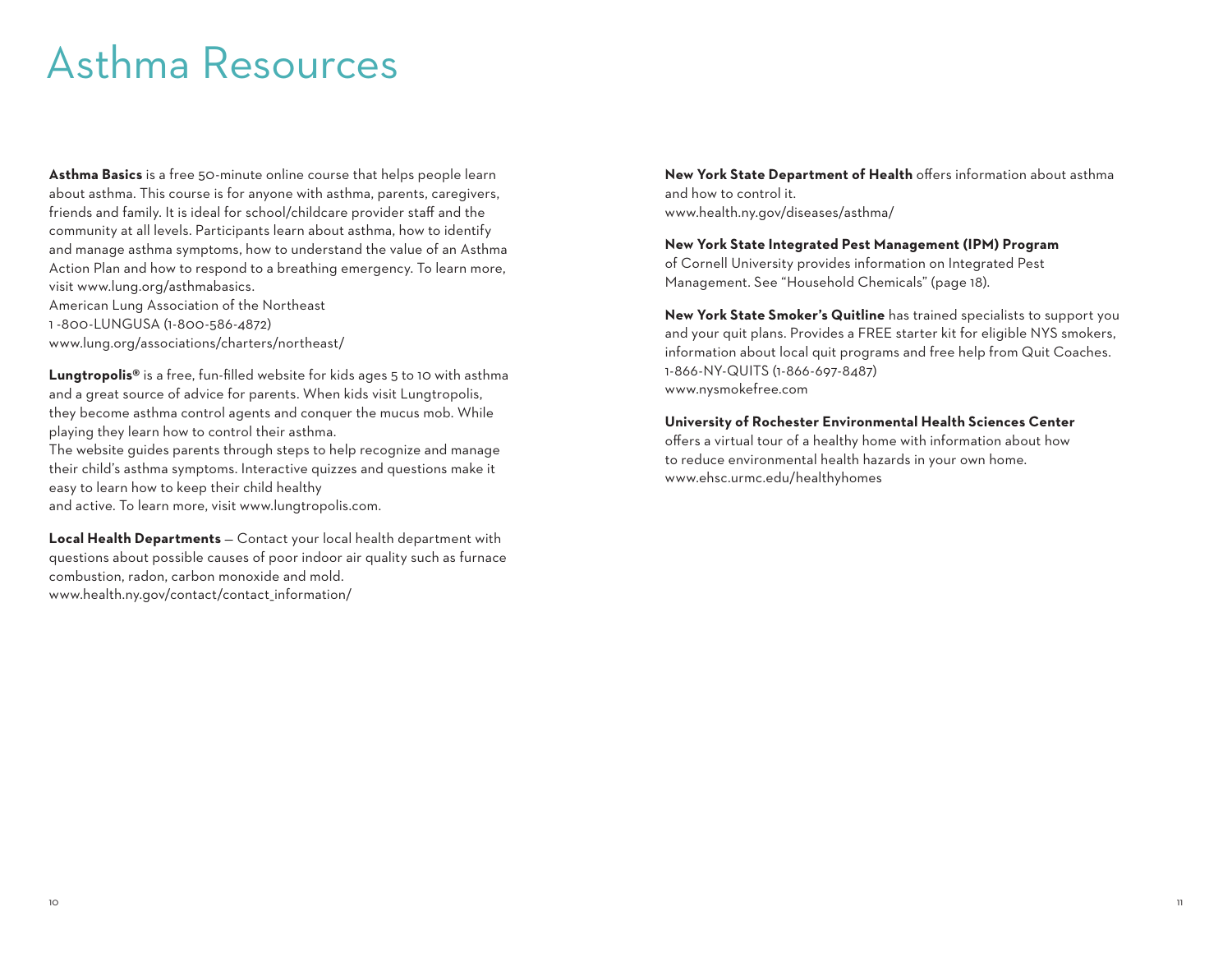### General Home Hazards

There are a variety of general home hazards that can cause unintentional injuries such as poisoning, falling and choking.

#### **WHAT YOU CAN DO**

- Set your water temperature at or below 120°F. If you have your water temperature set higher to control dust mites, install scald guards where needed in kitchens and bathrooms to prevent burns.
- Reduce clutter and make repairs to prevent falls.
- Keep chemicals (cleaners, medicine, etc.) away from children. Store them:
	- Away from food
	- High up
	- Behind childproof locks

#### **SAFE DRIVING**

Always wear seatbelts in the car. Secure children in an age-appropriate car seat until their 8th birthday in accordance with New York State law.

#### **HELMET SAFETY**

New York State law requires helmets when riding bikes, skateboarding, riding on a scooter, rollerblading and skating up until the age of 14. Older children and adults should also wear helmets to prevent serious injury.

#### **SAFE SLEEP**

Always sleep babies on their back in an empty crib without blankets, bumpers or toys; items in the crib can cause your baby to suffocate. A baby that sleeps or naps with a parent or sibling can be crushed or suffocated. Even five minutes in an unsafe sleep environment can cause death. Your baby is safest without a blanket and sleeping on their back. For warmth, dress your baby in sleep clothing such as a one-piece sleeper.

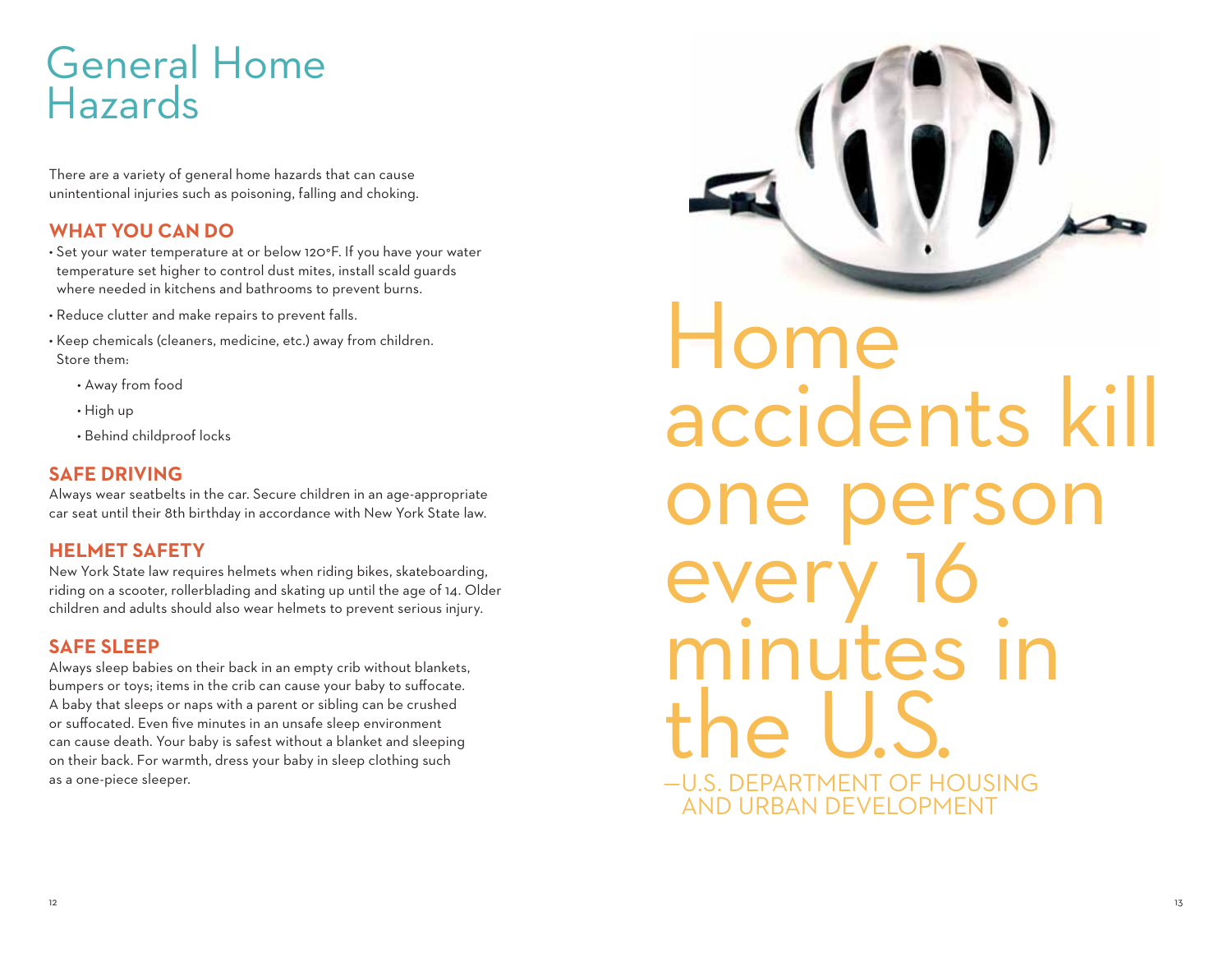### General Home **Resources**

**The Centers for Disease Control and Prevention (CDC)** "Protect the Ones you Love" initiative helps parents and caregivers take steps to prevent unintentional injuries in the home. 1-800-CDC-INFO (1-800-232-4636) www.cdc.gov/safechild

**The Injury Free Coalition for Kids** is an injury prevention program whose mission is to prevent injury to children through research and prevention programs. The Coalition is a great resource for injury prevention information and strategies. National Office Columbia University Mailman School of Public Health 1-212-342-0514 info@injuryfree.org www.injuryfree.org

**Local Fire Departments** — contact your local fire department to learn more about smoke alarms and carbon monoxide detectors, and how to install them properly.

**Local Health Departments** — Contact your local health department with questions about general housing complaints such as:

- Cockroaches, mice, insects and other pests
- Garbage/litter
- Odors

Many health departments can also offer information about other health and safety topics. www.health.ny.gov/contact/contact\_information/

**New York State Department of Health** offers information about many environmental health concerns in the home and workplace, along with resources for assistance.

https://www.health.ny.gov/environmental/index.htm

Use their interactive map to find contact information for regional, district and county environmental health programs near you: www.health.ny.gov/environmental/ water/drinking/doh\_pub\_contacts\_map.htm

**New York State Healthy Neighborhoods Program** provides home assessments and interventions in selected communities throughout New York State. The program addresses environmental health hazards like:

- Asthma
- Tobacco cessation
- Indoor air quality
- Lead
- Fire safety

Visit their website or contact your local health department to find out if this program is available in your neighborhood. www.health.ny.gov/environmental/indoors/healthy\_neighborhoods

**Get a Free Energy Audit!** Did you know there are grant programs and low-interest loans for homeowners and landlords to make their properties healthier, safer and more energy efficient? You can save money on your heating and cooling bills. You may qualify for grants or loans to increase energy efficiency, improve safety, install bathroom and kitchen fans, replace older appliances, clean or replace furnaces and hot water heaters, resolve lead paint problems, replace windows and doors, make emergency repairs, etc.

www.nyserda.ny.gov/All-Programs/Programs/Energy-Audit-Programs

#### **University of Rochester Environmental Health Sciences Center** offers

a virtual tour of a healthy home with information about how to reduce environmental health hazards in your own home. www.ehsc.urmc.edu/healthyhomes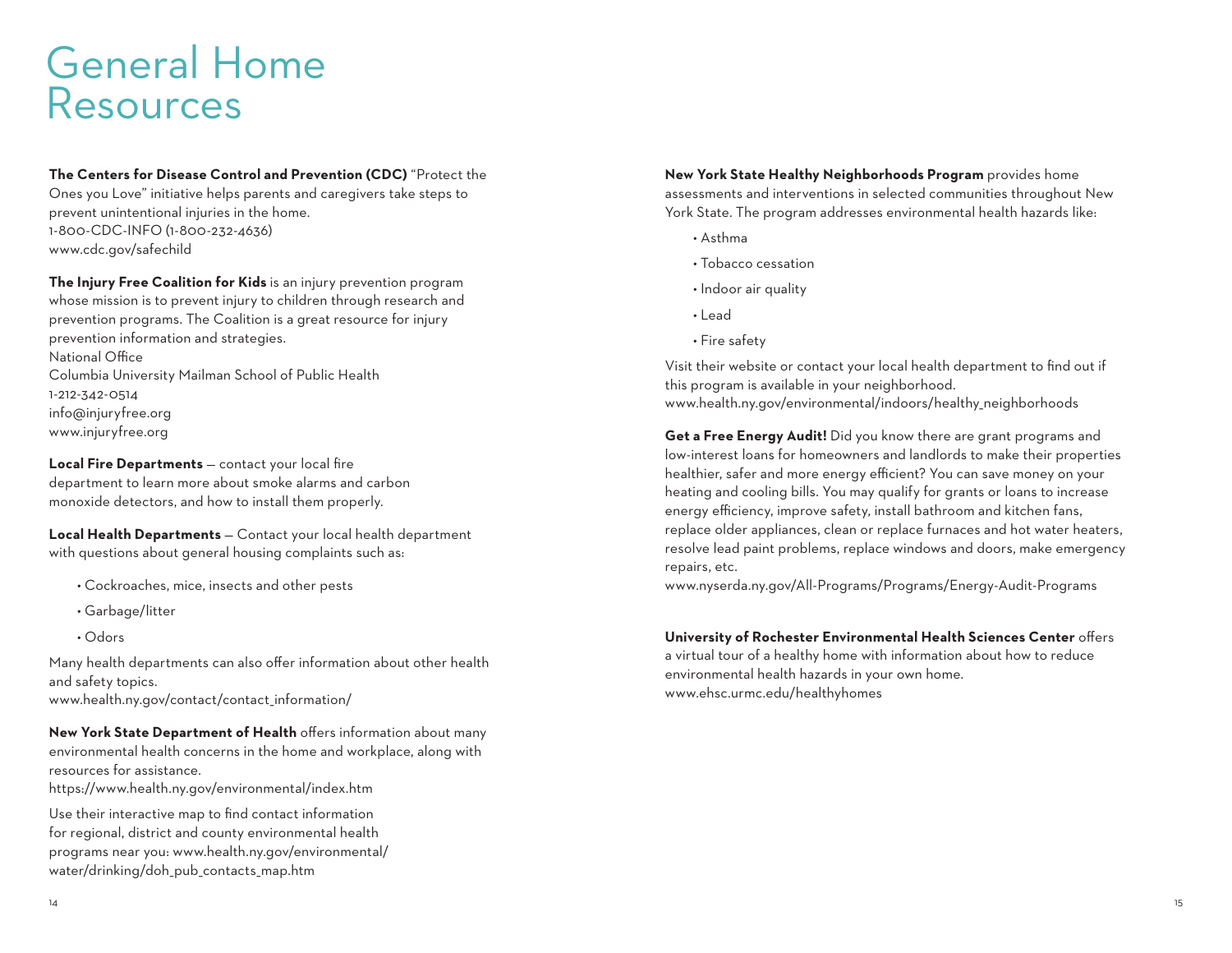Household cleaners are the number ne cause oisonin children. —EPA



### Household Chemicals, Pesticides and Poisons

Many cleaning products, pesticides, medicines and other household chemicals are toxic and could be harmful to you and your children. Children are at the highest risk.

#### **WHAT YOU CAN DO** PRACTICE SAFE STORAGE:

- Store medicine and household chemicals, like cleaning products, bleach, pesticides, automotive products and paint out of the reach of children.
- Use a locked cabinet whenever possible.
- Never leave household chemicals out or unattended.
- Store all products in their original container.
- Store chemicals separate from food products. Many chemical containers look like common food containers.

#### PRACTICE SAFE USE:

- Read labels on household chemicals very carefully and follow directions.
- Keep the room well-ventilated and have good air flow while you are cleaning.
- Never mix different household chemicals.
- Avoid long-term storage of unused chemicals. Safely dispose of old or leftover chemicals.
- Consider using safer alternatives. Vinegar, baking soda and borax are excellent non-toxic cleaners.
- Use integrated pest management (IPM, see pages 9 and 18) to deal with pests. If IPM doesn't work and you decide to use chemicals, call a professional.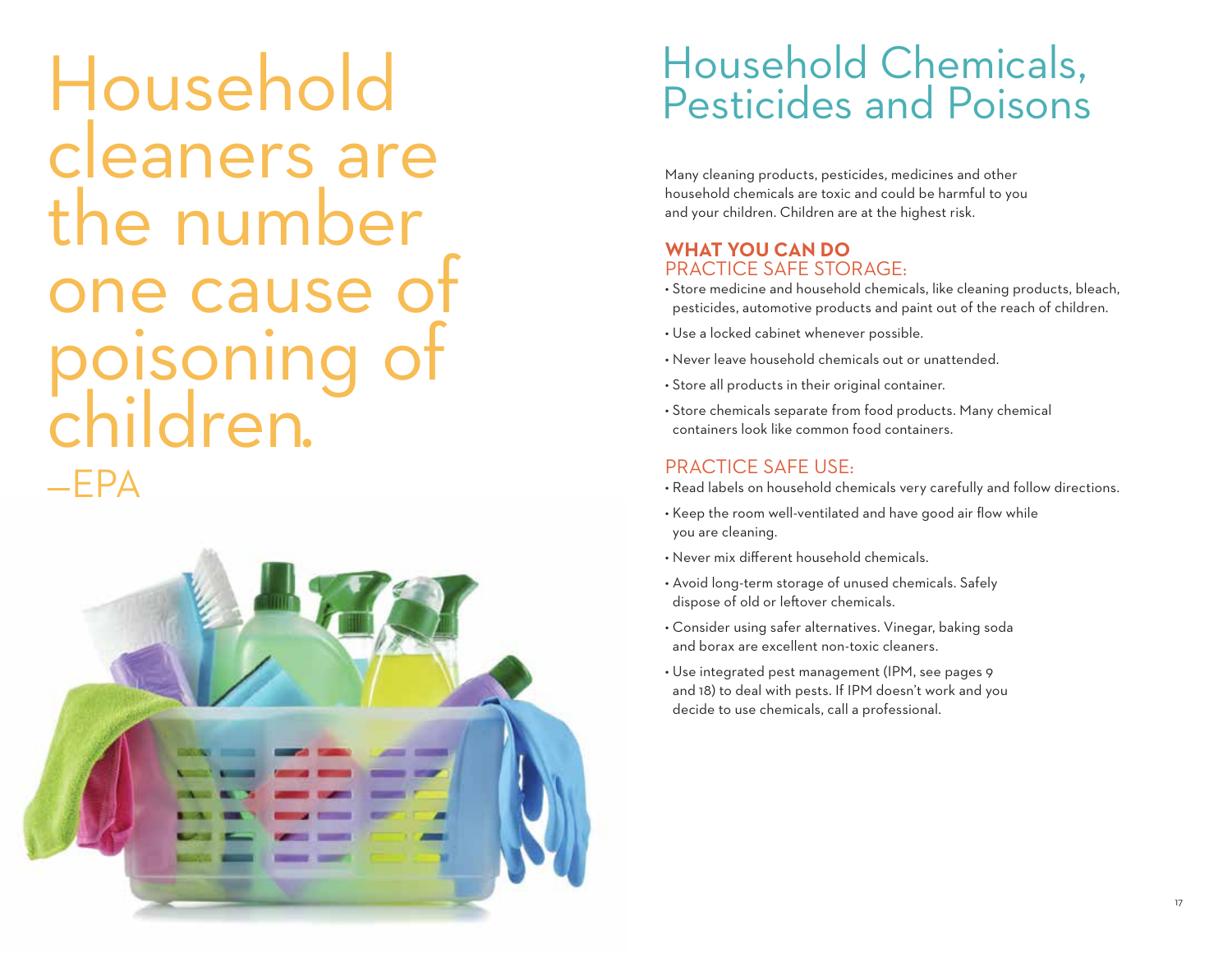### Household Chemicals, Pesticides and Poisons Resources

#### **NYS Integrated Pest Management (IPM) Program of Cornell**

**University** provides information on integrated pest management (safer methods to address pest problems). nysipm@cornell.edu www.nysipm.cornell.edu

**Household Hazardous Waste Disposal Facilities** accept hazardous materials that cannot be thrown out or recycled safely, such as appliances, fluorescent light bulbs and pesticides. Contact your city, town or county to learn how to dispose of household hazardous waste safely. www.dec.ny.gov/chemical/8782.html

Visit the New York State Department of Environmental Conservation to learn more about household hazardous waste. www.dec.ny.gov/chemical/8485.html

Indoor air levels of pollutants may be 2-5 times higher than outdoor levels. **Occasionally** they can be as much as 100 times worse. —EPA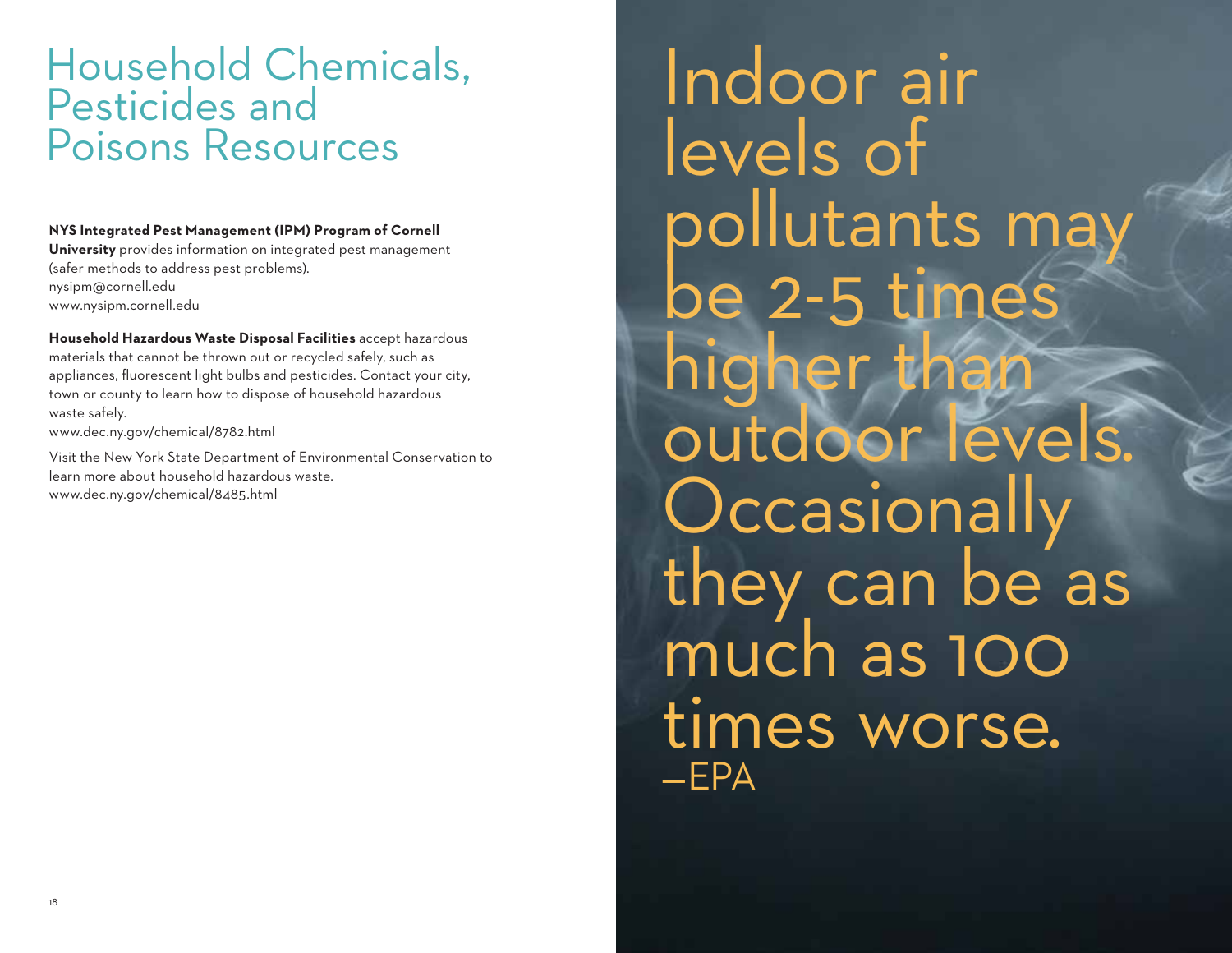### Indoor Air Quality (IAQ)

#### **ASBESTOS**

Asbestos is a naturally occurring mineral fiber that was used in building insulation, floor and ceiling tiles and other materials until it was banned in 1989. When the material is broken or crumbling, fibers can be breathed in through the air. Long-term exposure to these fibers can cause asbestosis, lung cancer or mesothelioma.

#### **CARBON MONOXIDE**

Carbon monoxide (CO) is an odorless, colorless, toxic gas. It comes from burning fuels (gas, oil, etc.). CO can kill you or make you ill before you are even aware it is present. Only a CO detector can detect it.

#### **FURNACE**

If you have a hot air furnace, it greatly impacts your home's air quality. Make sure your furnace is working properly to avoid indoor air problems like dust and carbon monoxide.

#### **MOLD**

Mold is a fungus that grows in moist, warm areas of the home, like the attic, basement, bathroom and kitchen. Certain molds can cause respiratory and sinus problems or asthma attacks. Many molds are harmless, but some can cause significant health problems.

#### **RADON**

Radon is a colorless, odorless, naturally occurring, radioactive gas found in soil. Radon may enter basements of houses through cracks in concrete walls and floors or through dirt floors. It is the second leading cause of lung cancer in the United States.

#### **TOBACCO SMOKE**

Tobacco smoke can cause many serious health problems. See pages 7 and 8 for more information.

#### **WHAT YOU CAN DO** ASBESTOS

**If your home has asbestos that is in good condition—not cracked or crumbling—it does not pose a hazard.** However, contact an asbestos abatement and removal professional if you have asbestos in poor condition, are not sure, or are planning to remodel.

Consult the yellow pages to find asbestos abatement contractors or go to the New York State Department of Health website: www.health.ny.gov/environmental/indoors/asbestos/homeowners.htm

#### CARBON MONOXIDE (CO)

**Install CO detectors near sleeping and living areas.** New York State law requires CO alarms in all dwellings that have an attached garage or any fuel-burning appliances or heating system. Contact your local fire department for information about how to properly install CO detectors. www.amandaslaw.org

#### **FURNACE**

**Have your furnace inspected annually by a professional.** Replace your furnace filter with a new, high-quality filter 3–5 times a year or as specified by your product. For disposable filters, choose one that is accordion-style and has a "MERV" (minimum efficiency reporting value)rating of 8–12. www.ocfs.ny.gov/main/childcare/letterstoproviders/2010/2-2010/ Family\_Based/Amandas%20Law%20for%20FS-%20TA.pdf

#### MOLD

**Reduce moisture to prevent mold growth.** Use vent fans or open a window when showering or cooking. Insulate cold water pipes, fix water leaks and clean up spills immediately. Clean small amounts of mold (fewer than 10 square feet) with soapy water or a 10% bleach solution (about 1.5 tablespoons per cup). For bigger jobs, contact your local health department for advice.

#### RADON

**Test your home.** Inexpensive kits can be purchased online or at any hardware store, or through the New York State Department of Health, Radon Division. This is also a great resource for radon information. 1-800-458-1158

www.health.ny.gov/environmental/radiological/radon/radon.htm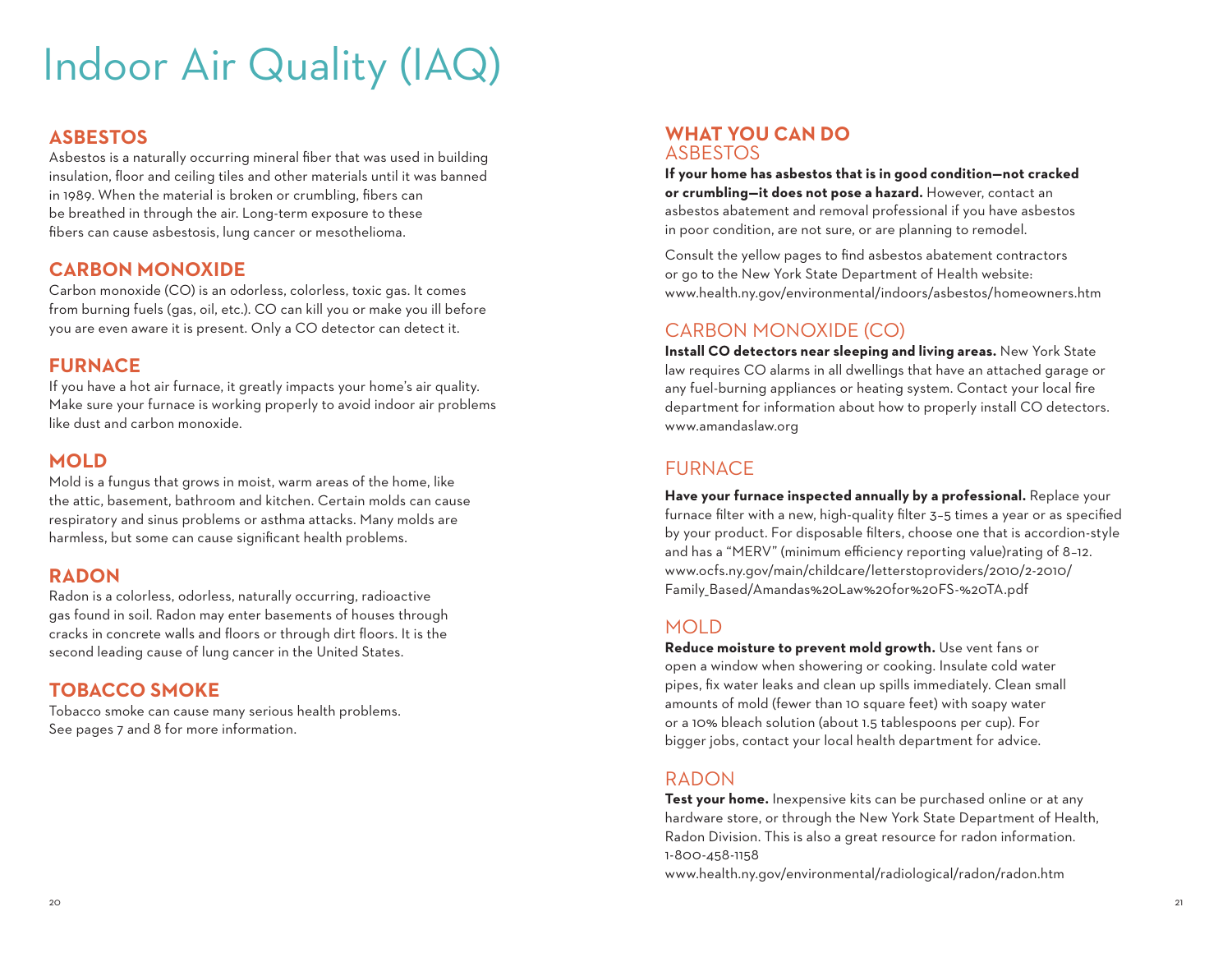### Lead Hazards

#### **LEAD POISONING**

Lead is a toxin that affects the brain, heart, bones and kidneys. Because of children's growing brains and bodies, lead poisoning has a greater impact on children than adults. Even small amounts of lead in children's bodies can cause permanent learning and behavioral problems, often with no physical symptoms. This can include a lower IQ, hyperactivity and behavioral problems.

#### **LEAD HAZARDS IN THE HOME**

Lead poisoning occurs when harmful amounts of lead are swallowed or breathed in. Homes built before 1978 are at risk for containing hazardous leaded dust and paint. Lead can also be found in soil, jewelry, toys, home remedies, ceramics, candy or water.

## One in 38 U.S. children has lead poisoning. —CDC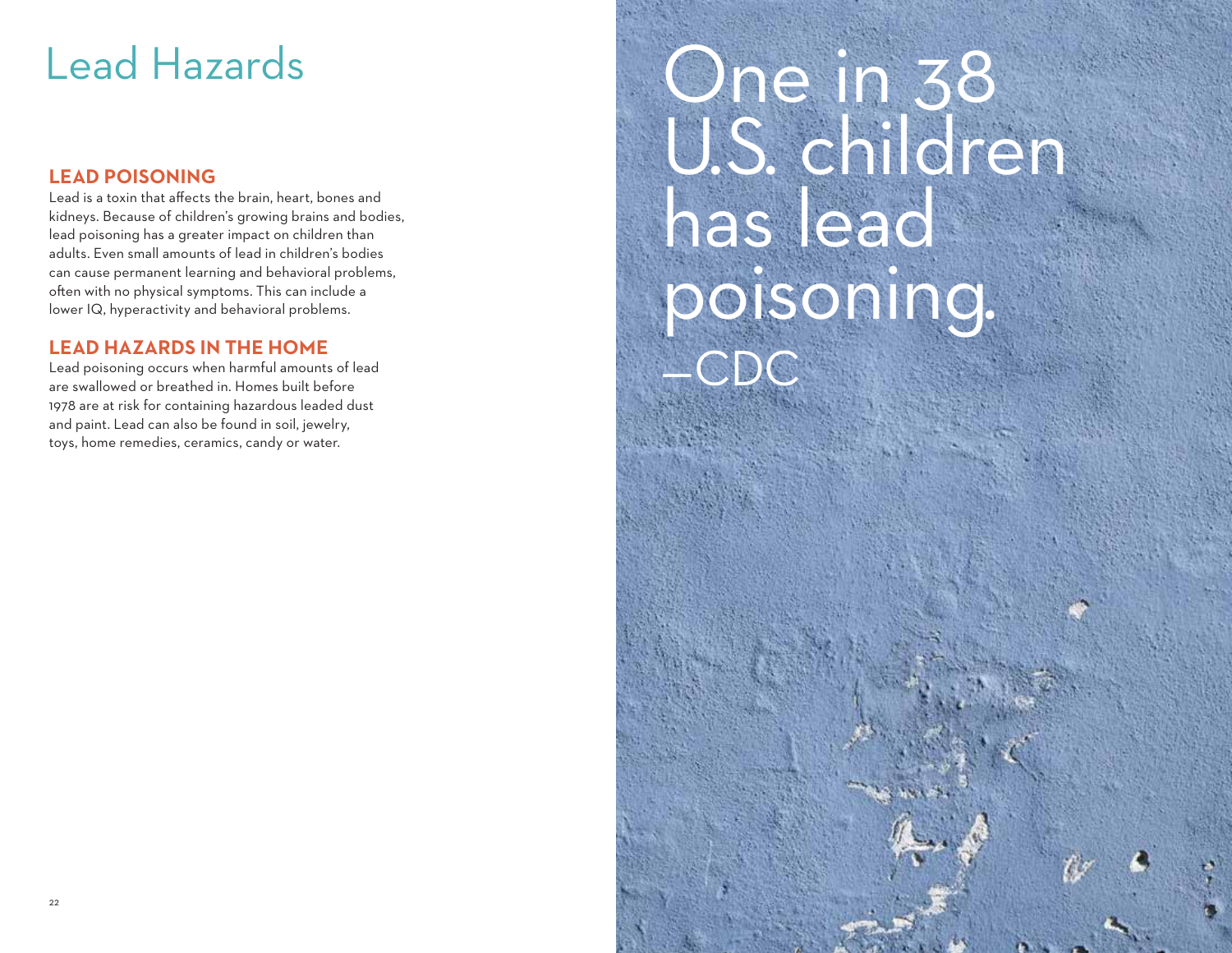### Lead Hazards Lead Hazard Resources

#### **WHAT YOU CAN DO**

- **Have your child tested for exposure to lead.** By NYS law, children must be tested at age 1 and again at 2. If you are pregnant, your doctor should assess your risk for lead exposure.
- **Have your home professionally tested for lead** if it was built before 1978.

#### • **Prevent exposure:**

- Wash children's hands and toys with soap and water frequently.
- Eat foods rich in iron, calcium and vitamin C.
- Keep children away from cracking or peeling paint.
- Cover bare soil with grass or mulch.

#### • **Use lead-safe cleaning techniques:**

- Wash windowsills and floors weekly with soapy water.
- "Work wet"—lightly dampen the cloth or floor when you dust or sweep.
- Clean often with soap and water.
- Use a HEPA (High-Efficiency Particulate Air) filter vacuum when cleaning.
- **Renters—talk with your landlord** about safely addressing potential lead hazards. If you are a renter, you cannot be evicted for requesting a lead inspection of your home.
- If your home was built before 1978, **use Lead Safe Work Practices when doing any renovation or repair work** that disturbs any painted surface. If hiring, **find a contractor certified by the EPA under the Renovation, Repair and Painting rule** (RRP) following federal guidelines (www.epa.gov/lead/rrp-reg.html). Pregnant women and children should stay away from the property until work is completed.

**Coalition to Prevent Lead Poisoning** offers information, resources, and educational materials on lead poisoning prevention. Though the Coalition focuses its efforts in Central New York, much of the information they offer has been utilized across New York State, including educational materials in multiple languages including English, Spanish, Burmese, Karen, Nepali, Somali, Swahili, and American Sign Language. 585-224-3125

To contact use form at website: www.theleadcoalition.org/

**Local Health Departments** offer general information on lead hazards.The NYS Department of Health also offers information and resources on its website. www.health.ny.gov/environmental/lead

**New York State Healthy Neighborhoods Program** provides home assessments and interventions in selected communities throughout New York State. The program addresses environmental health hazards like:

- Asthma
- Tobacco cessation
- Indoor air quality
- Lead
- Fire safety

Visit their website or contact your local health department to find out if this program is available in your neighborhood. www.health.ny.gov/environmental/indoors/healthy\_neighborhoods

**New York State Regional Lead Resource Centers** evaluate and provide medical treatment for children with elevated blood lead levels. www.bit.ly/leadresourcecenters